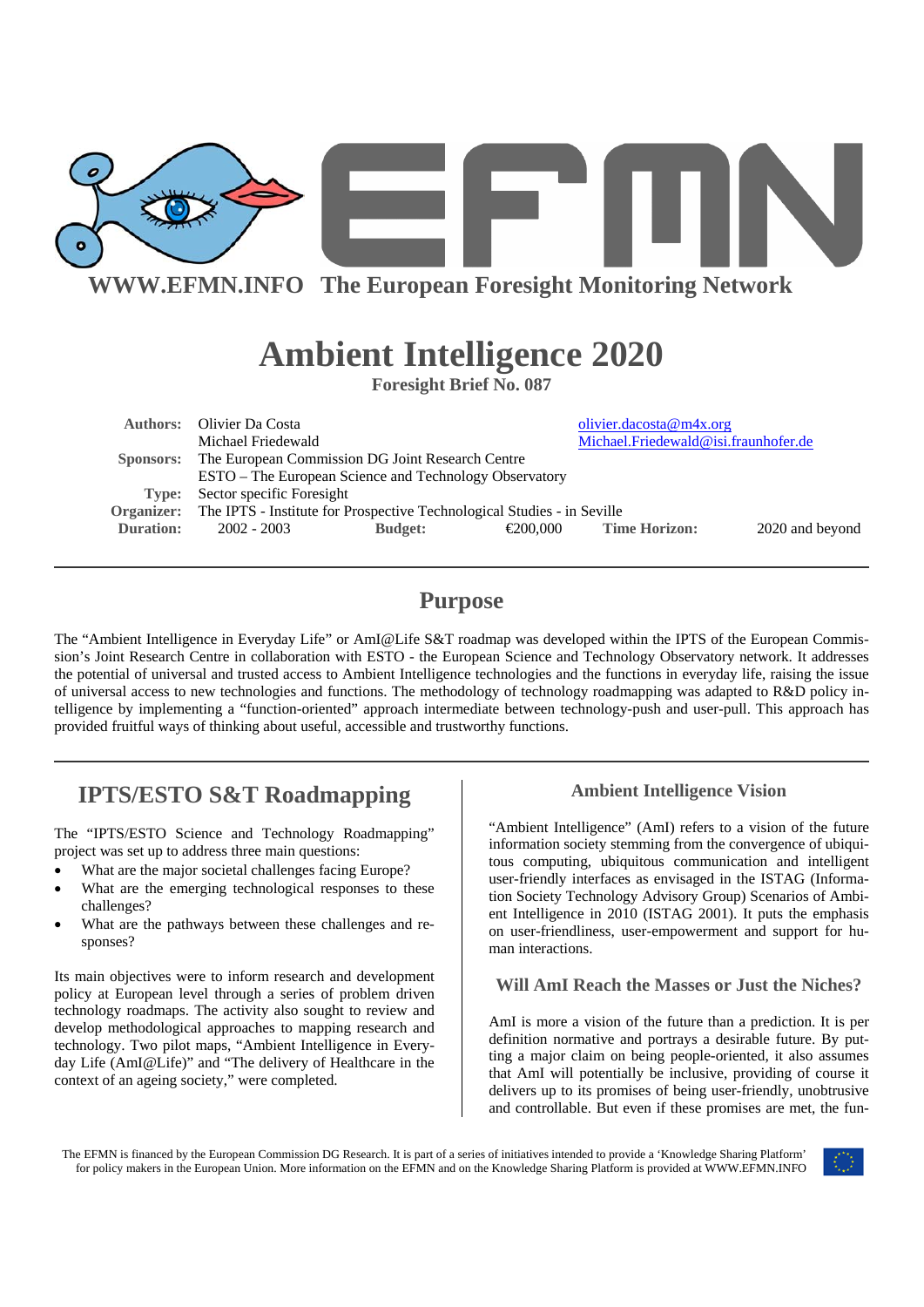damental question remains open if AmI will be able to include a majority of people by delivering effectively useful, accessible and trustworthy innovative functions. If this is not the case, it will benefit mostly the young, urban and mobile techno-freaks thereby becoming an additional source of exclusion in society, also referred to as the "digital divide". It is the concern of policy-makers to influence the ongoing evolution towards more cohesion and inclusiveness or at least to mitigate some of its negative effects.

#### **Scope of the Roadmap: Everyday Life**

AmI@Life was scoped towards everyday life outside the professional sphere. Indeed, there seems to be no simple spillover

# **The "Function-oriented" Approach**

Traditional technology roadmaps tend to focus on the development trajectories of technologies to provide new products - Corporate TRM - or on detailed enabling technologies in the pre-competitive domain - Industry TRM. Within the AmI@Life roadmap, the methodology of technology roadmapping was adapted to R&D policy intelligence. A "function-oriented" approach was developed as an intermediate way between the technology-push and the user-pull approaches.



**Fig. 1: The "function-oriented" approach** 

The main feature of this approach consists in crossing "key functions", "key technologies" and "time" two by two. See figure 1 below:

- **Scanning of the application areas** in order to identity key functions.
- **Identification of the key enabling technologies** needed for the development of these functions. Since Ambient Intelligence is a true cross-cutting vision the development of practically all ICT have been considered.
- **Mapping of these key technologies over time**. The "**technology roadmaps**" synthesise the time horizon of

of technologies from the office to the home. Six major application areas were considered as representative of everyday life:

- Housing, Mobility and Transport,
- Shopping and Commerce,
- Education and Learning,
- Culture, Leisure and Entertainment as well as
- Health.

Identifying key functions where AmI could "make a difference" made the linkage between technology developments and users.

the necessary technological breakthroughs and the critical bottlenecks.

• **Mapping of the key functions over time** by integration of the two previous steps. The "**function roadmaps**" synthesise the major milestones, potential breakthroughs or disruptions, critical paths for the developments of key functions and alternative scenarios.

The identification of the functions, technologies and the timelines were derived from a careful and iterative process of analysis and synthesis of previous works and from brainstorming.

#### **Technology and Function Roadmaps**

The main outcomes of the study consist of detailed graphical representations of functions which "will make the difference" for AmI in everyday life - "function roadmaps" - and of key technologies indispensable for the development of the former - "technology roadmaps". The time scale reaches from 2005 to 2020 and beyond. Colour codes are used to indicate the uncertainty of the developments. See figure 2 below. In all areas substantial developments are likely to occur before 2010, prototypes depending mostly of technological feasibility and wider diffusion of user acceptance. Health and entertainment, especially gaming, are identified as two of the driving areas.

#### **Enabling and Constraining Factors**

User-friendliness, including advanced and multi-modal interfaces and interoperability, is essential for the wide acceptation of AmI applications. Similarly, concerns over trust, security and privacy issues have to be addressed so as not to hinder the diffusion of AmI.

#### **Opportunities**

It is shown that due to their emphasis on human-centred innovation, AmI functions have the potential to contribute to wider access to ICT functions and thereby to social inclusion, par-